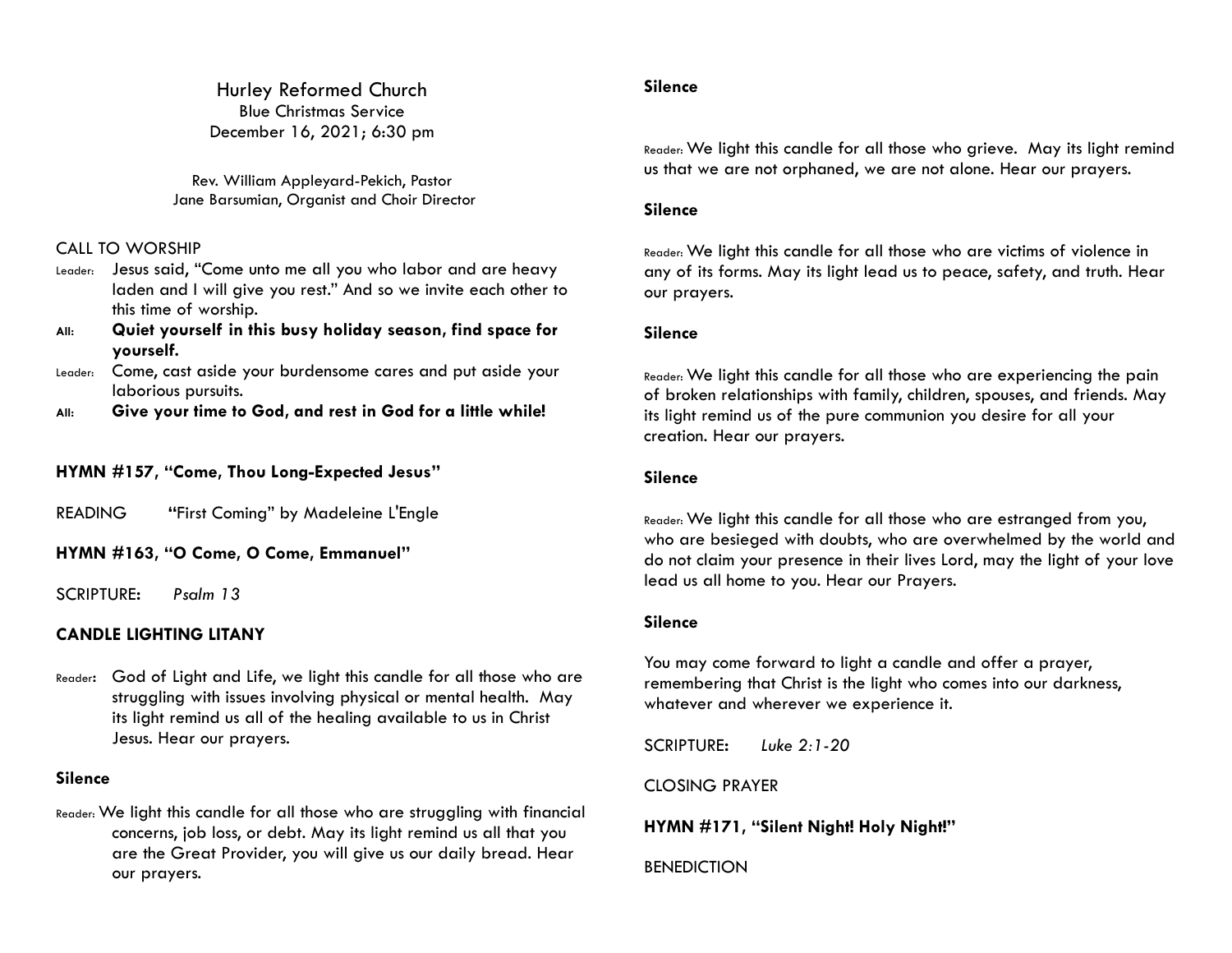# **#157 Come Thou Long-expected Jesus**

Come, Thou long expected Jesus Born to set Thy people free; From our fears and sins release us, Let us find our rest in Thee. Israel's strength and consolation, Hope of all the earth Thou art; Dear desire of every nation, Joy of every longing heart.

Born Thy people to deliver, Born a child and yet a King, Born to reign in us forever, Now Thy gracious kingdom bring. By Thine own eternal Spirit Rule in all our hearts alone; By Thine all sufficient merit, Raise us to Thy glorious throne.



Hurley Reformed Church Hurley, New York

The Rev. William Appleyard-Pekich Minister of Word and Sacrament

*Welcome May the doors of this church be wide enough to receive all who need human love and fellowship, and a Father's care; and narrow enough to shut out all envy and hate.*

*Enter to Worship Depart to Serve*